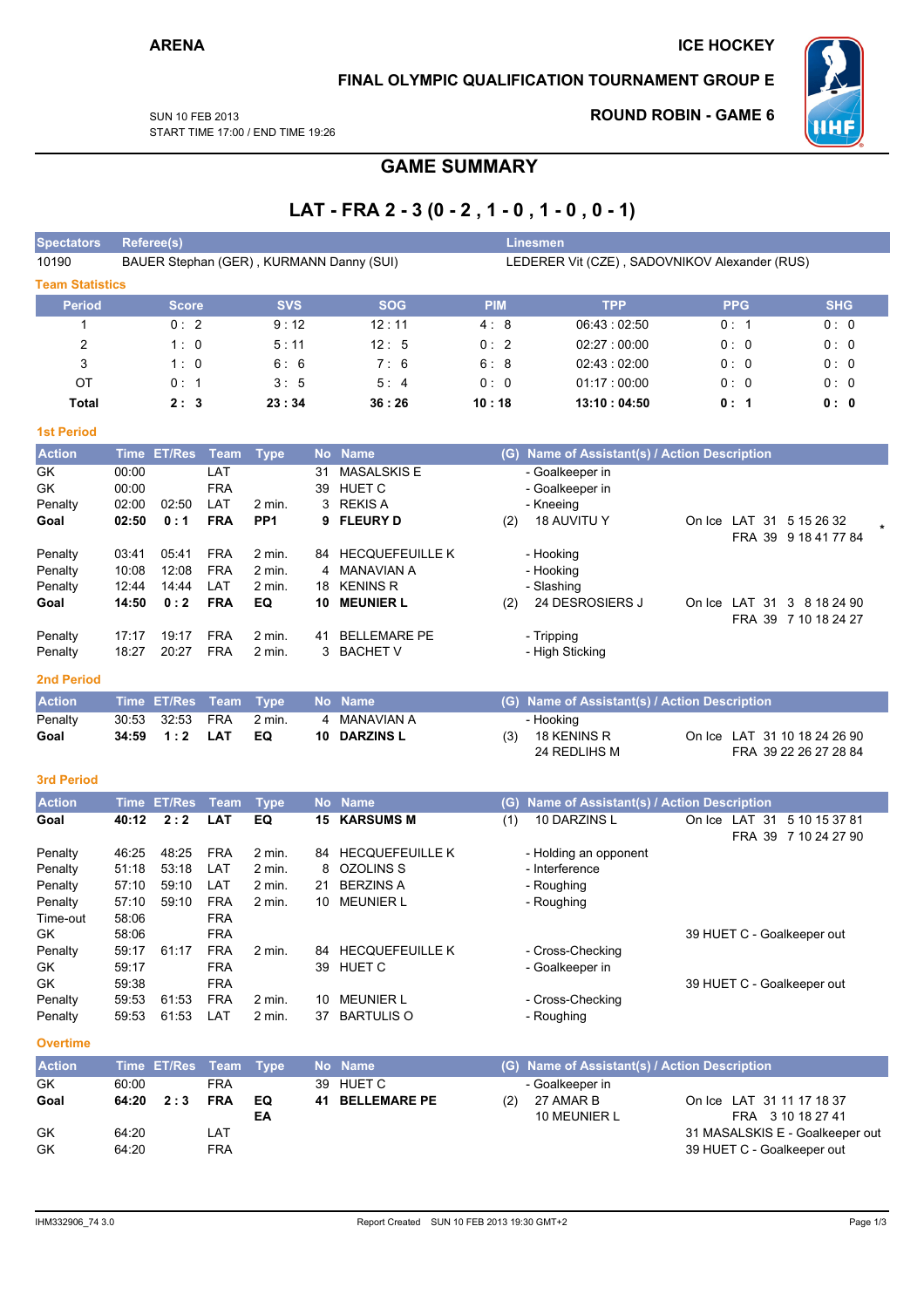### **ICE HOCKEY**

### FINAL OLYMPIC QUALIFICATION TOURNAMENT GROUP E

SUN 10 FFB 2013 START TIME 17:00 / END TIME 19:26

# **ROUND ROBIN - GAME 6**



### **Goalkeeper Records**

#### Team : LAT - Latvia

Team: FRA - France

| No Name             | <b>SOG</b> | SVS. | MIP.  | No Name           | <b>SOG</b> | <b>SVS.</b> | <b>MIP</b> |
|---------------------|------------|------|-------|-------------------|------------|-------------|------------|
| 31 MASALSKIS Edgars | 26         | 23   | 64:20 | 39 HUET Cristobal | 36         | 34          | 62:47      |
| <b>JUCERS Maris</b> |            |      |       | 42 LHENRY Fabrice |            |             |            |

#### **Game Statistics**

| leam : LAT (white) |                            |          |   |          |                |             |                |          |        |    |                      |                |             |                |             |
|--------------------|----------------------------|----------|---|----------|----------------|-------------|----------------|----------|--------|----|----------------------|----------------|-------------|----------------|-------------|
|                    | Head Coach: NOLAN Ted      |          |   |          |                |             |                |          |        |    | <b>Shots on Goal</b> |                |             |                |             |
| <b>No Pos</b>      | <b>Name</b>                | G        | A | P        | <b>PIM</b>     | FO+         | FO-            | $FO+/-$  | FO%    | 1  | $\overline{2}$       | 3 <sup>1</sup> | <b>OT</b>   | <b>TS</b>      | $+/-$       |
| 5 F                | <b>SPRUKTS Janis</b>       | U        | 0 | 0        | 0              | 16          | 11             | 5        | 59.26  | 0  | 1                    | 0              | 0           | 1              | $+1$        |
| 10 F               | DARZINS Lauris (BP)        |          |   | 2        | 0              |             | 0              | 1        | 100.00 | 2  | $\overline{2}$       | 0              | 0           | 4              | $+2$        |
| F<br>15            | <b>KARSUMS Martins</b>     |          | 0 |          | 0              |             | 0              | 1        | 100.00 | 1  |                      | 2              |             | 5              | $+1$        |
| D<br>37            | BARTULIS Oskars +A         | 0        | 0 | 0        | $\overline{2}$ | 0           | 0              | 0        | 0.00   | 2  |                      | 0              |             | 4              | $\mathbf 0$ |
| 81 D               | PUJACS Georgijs +A         | 0        | 0 | $\Omega$ | $\Omega$       | $\Omega$    | 0              | 0        | 0.00   | 0  | $\Omega$             | 0              | $\Omega$    | 0              | $+1$        |
| 17 F               | <b>NIZIVIJS Aleksandrs</b> | 0        | 0 | 0        | 0              | 0           | 0              | 0        | 0.00   | 0  | 0                    | 0              | 0           | 0              | $-1$        |
| 21 F               | <b>BERZINS Armands</b>     | 0        | 0 | $\Omega$ | $\overline{c}$ | 5           | 5              | $\Omega$ | 50.00  | 0  | 0                    | $\mathbf 0$    | $\mathbf 0$ | 0              | $\mathbf 0$ |
| 26<br>D            | <b>REDLIHS Krisjanis</b>   | 0        | 0 | $\Omega$ | 0              | 0           | 0              | 0        | 0.00   | 1  |                      | 0              | 0           | 2              | $+1$        |
| 32 D               | <b>KULDA Arturs</b>        | 0        | 0 | $\Omega$ | $\Omega$       | 0           | $\Omega$       | $\Omega$ | 0.00   | 0  |                      |                | $\Omega$    | 2              | 0           |
| 70 F               | <b>INDRASIS Miks</b>       | 0        | 0 | 0        | 0              | 3           | $\overline{2}$ | 1        | 60.00  | 1  |                      |                |             | 4              | 0           |
| 3 D                | <b>REKIS Arvids</b>        | 0        | 0 | 0        | 2              | 0           | 0              | 0        | 0.00   | 0  | 0                    | 0              | 0           | 0              | $-1$        |
| D<br>8             | OZOLINS Sandis +C          | 0        | 0 | 0        | $\overline{2}$ | 0           | 0              | 0        | 0.00   | 0  | 0                    |                | 0           | 1              | $-1$        |
| F<br>18            | <b>KENINS Ronalds</b>      | 0        |   |          | $\overline{c}$ | 9           | 5              | 4        | 64.29  | 2  | 0                    | $\Omega$       | 0           | 2              | $-1$        |
| F<br>24            | <b>REDLIHS Mikelis</b>     | 0        |   |          | 0              | $\mathbf 0$ | 0              | $\Omega$ | 0.00   | 1  | 3                    |                | 0           | 5              | 0           |
| 90 F               | <b>JEKIMOVS Roberts</b>    | 0        | 0 | $\Omega$ | $\Omega$       | $\Omega$    | $\Omega$       | $\Omega$ | 0.00   | 0  | $\Omega$             |                |             | $\overline{2}$ | $\mathbf 0$ |
| 9 F                | PAVLOVS Vitalijs           | 0        | 0 | 0        | 0              |             | 0              | 1        | 100.00 | 0  | 0                    | 0              | 0           | 0              | 0           |
| D<br>11            | <b>SOTNIEKS Kristaps</b>   | 0        | 0 | 0        | 0              | 0           | 0              | 0        | 0.00   | 0  | 0                    | 0              | 1           | 1              | $-1$        |
| F<br>47            | <b>CIPULIS Martins</b>     | 0        | 0 | $\Omega$ | $\mathbf 0$    | $\mathbf 0$ | 0              | 0        | 0.00   |    | 0                    | 0              | 0           |                | 0           |
| F<br>60            | <b>STALS Juris</b>         | 0        | 0 | 0        | 0              | 3           |                | -4       | 30.00  | 0  | 0                    | 0              | 0           | 0              | $\mathbf 0$ |
| 87 F               | <b>MEIJA Gints</b>         | $\Omega$ | 0 | $\Omega$ | $\Omega$       | 1           | 0              | 1        | 100.00 | 1  | 1                    | 0              | $\Omega$    | $\overline{2}$ | $\mathbf 0$ |
| GK<br>1.           | <b>JUCERS Maris</b>        | 0        | 0 | 0        | 0              |             |                |          |        | 0  | 0                    | 0              | 0           | 0              |             |
| 31 GK              | <b>MASALSKIS Edgars</b>    | 0        | 0 | 0        | 0              |             |                |          |        | Ω  | 0                    | 0              | 0           | 0              |             |
| Total              |                            | 2        | 3 | 5        | 10             | 40          | 30             | 10       | 57.14  | 12 | 12                   | 7              | 5           | 36             |             |

Team: FRA (blue)

|               | Head Coach: HENDERSON Dave  |          |   |          |                |             |                |          |       |                | Shots on Goal  |                |                         |           |                |
|---------------|-----------------------------|----------|---|----------|----------------|-------------|----------------|----------|-------|----------------|----------------|----------------|-------------------------|-----------|----------------|
| <b>No Pos</b> | <b>Name</b>                 | G        | A | P        | <b>PIM</b>     | FO+         | FO-            | $FO+/-$  | FO%   | 1              | $\overline{2}$ | 3 <sup>1</sup> | <b>OT</b>               | <b>TS</b> | $+/-$          |
| 7 F           | <b>TREILLE Yorick</b>       | 0        | 0 | $\Omega$ | 0              | 3           | 6              | -3       | 33.33 | 0              |                | 2              | 0                       | 3         | $\overline{0}$ |
| 10 F          | MEUNIER Laurent +C          |          |   | 2        | 4              | 9           | 9              | 0        | 50.00 | 2              |                | 0              | 0                       | 3         | $+1$           |
| 24 F          | <b>DESROSIERS Julien</b>    | 0        |   |          | 0              | 0           | 0              | 0        | 0.00  | 2              | 0              | $\overline{c}$ | 0                       | 4         | 0              |
| 27 D          | <b>AMAR Baptiste</b>        | 0        |   |          | 0              | 0           | 0              | 0        | 0.00  | 0              | $\Omega$       | 0              | $\overline{\mathbf{c}}$ | 2         | 0              |
| 90 D          | <b>MOISAND Maxime</b>       | 0        | 0 | 0        | $\Omega$       | 0           | 0              | 0        | 0.00  | 0              | $\Omega$       | 0              | 0                       | 0         | $-1$           |
| 3 D           | BACHET Vincent +A           | 0        | 0 | 0        | 2              | 0           | 0              | 0        | 0.00  | 0              | 0              | 0              | 0                       | 0         | $+1$           |
| F<br>9        | <b>FLEURY Damien</b>        |          | 0 |          | $\mathbf 0$    | $\mathbf 0$ |                | -1       | 0.00  | 1              | $\mathbf 0$    | $\Omega$       | 0                       |           | $\mathbf 0$    |
| 41 F          | BELLEMARE Pierre Edouard +A |          | 0 |          | $\overline{2}$ | 12          | 13             | $-1$     | 48.00 |                | 0              | 0              |                         | 2         | $+1$           |
| 77 F          | <b>TREILLE Sacha</b>        | 0        | 0 |          | $\mathbf 0$    | $\mathbf 0$ | 0              | 0        | 0.00  | 2              | $\Omega$       | 0              | 0                       | 2         | $\mathbf 0$    |
| 84 D          | <b>HECQUEFEUILLE Kevin</b>  | $\Omega$ | 0 | $\Omega$ | 6              | $\mathbf 0$ | $\Omega$       | $\Omega$ | 0.00  | $\overline{2}$ | $\overline{2}$ |                |                         | 6         | $-1$           |
| 4 D           | <b>MANAVIAN Antonin</b>     | 0        | 0 | 0        | 4              | 0           | 0              | 0        | 0.00  | 0              | 0              | 0              | 0                       | 0         | 0              |
| 18 D          | <b>AUVITU Yohann</b>        | 0        |   |          | 0              | 0           |                | $-1$     | 0.00  | 0              | 0              | 0              | 0                       | 0         | $+2$           |
| 22 F          | <b>HENDERSON Brian</b>      | 0        | 0 | $\Omega$ | 0              | 0           |                | -4       | 0.00  |                | $\Omega$       | 0              | 0                       |           | $-1$           |
| 26 F          | <b>BERTRAND Charles</b>     | 0        | 0 | 0        | 0              | 0           |                | $-1$     | 0.00  | 0              |                |                | 0                       | 2         | $-1$           |
| 28 F          | RAUX Damien                 | 0        | 0 | 0        | 0              | 3           | 3              | 0        | 50.00 | 0              | 0              | 0              | 0                       | 0         | $-1$           |
| 12 F          | <b>CLAIREAUX Valentin</b>   | 0        | 0 | 0        | 0              | 0           | 0              | 0        | 0.00  | 0              | 0              | 0              | 0                       | 0         | 0              |
| 19 F          | <b>LAMPERIER Loic</b>       | 0        | 0 | $\Omega$ | 0              | 0           | 0              | $\Omega$ | 0.00  | 0              | 0              | $\Omega$       | 0                       | 0         | 0              |
| F<br>25       | <b>RITZ Nicolas</b>         | 0        | 0 | 0        | 0              | 3           | $\overline{c}$ |          | 60.00 | 0              | 0              | $\Omega$       | 0                       | 0         | 0              |
| 47<br>D       | MORANT Johann               | 0        | 0 | 0        | 0              | $\mathbf 0$ | 0              | 0        | 0.00  | 0              | 0              | 0              | 0                       | 0         | 0              |
| 81 F          | <b>RECH Anthony</b>         | 0        | 0 | $\Omega$ | $\Omega$       | 0           | 0              | 0        | 0.00  | 0              | 0              | 0              | 0                       | 0         | 0              |
| GK<br>39      | HUET Cristobal (BP)         | 0        | 0 | 0        | 0              |             |                |          |       | 0              | 0              | 0              | 0                       | 0         |                |
| 42 GK         | <b>LHENRY Fabrice</b>       | 0        | 0 | $\Omega$ | $\Omega$       |             |                |          |       | 0              | 0              | 0              | 0                       | 0         |                |
|               |                             |          |   |          |                |             |                |          |       |                |                |                |                         |           |                |